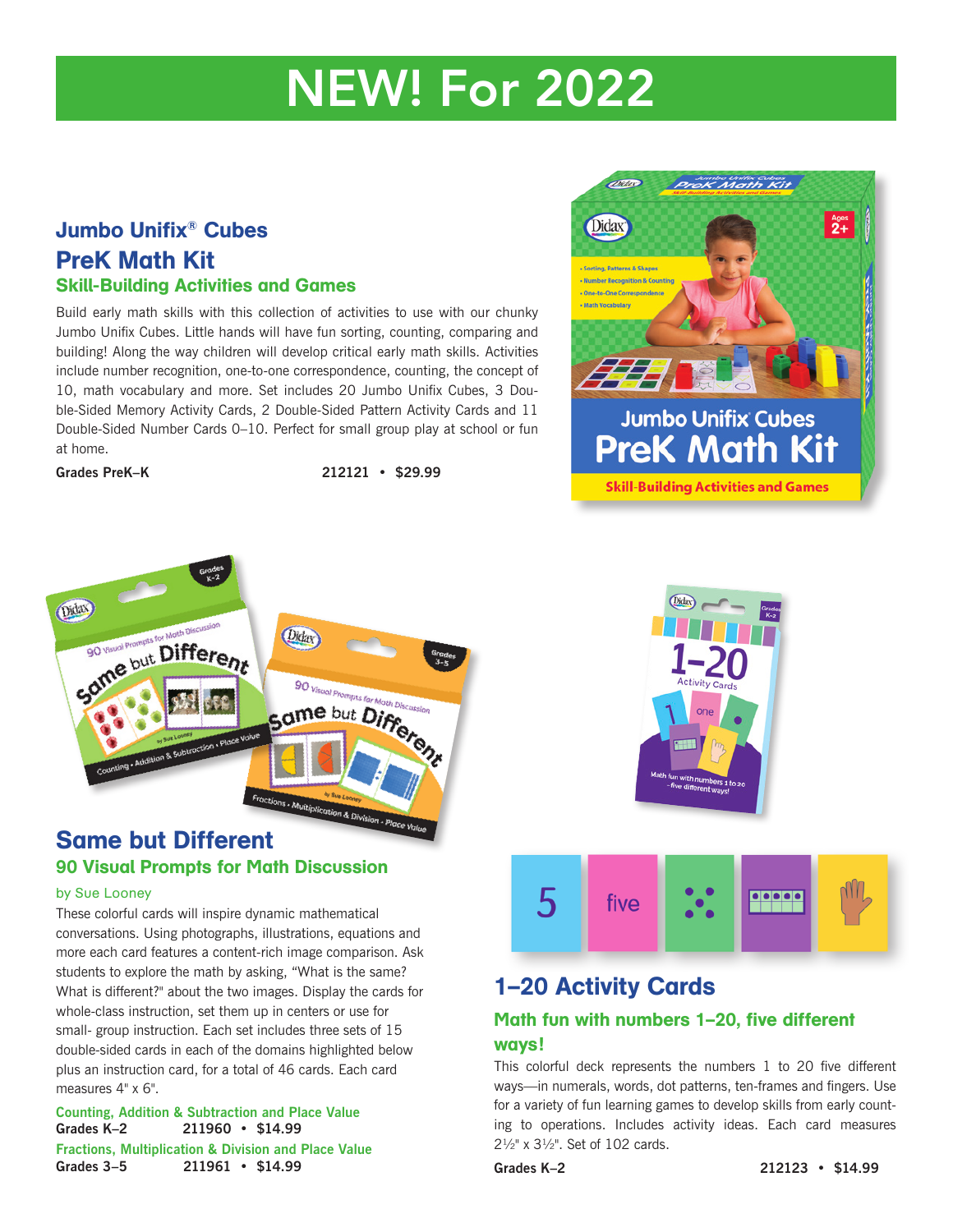# NEW! For 2022

| 1  |                                         |  | $2 \mid 3 \mid 4 \mid 5 \mid 6 \mid 7 \mid 8 \mid 9 \mid 10$ |  |  |
|----|-----------------------------------------|--|--------------------------------------------------------------|--|--|
| 11 |                                         |  | 12 13 14 15 16 17 18 19 20                                   |  |  |
| 21 | 22 23 24 25 26 27 28 29 30              |  |                                                              |  |  |
| 31 | 32 33 34 35 36 37 38 39 40              |  |                                                              |  |  |
| 41 | 42 43 44 45 46 47 48 49 50              |  |                                                              |  |  |
| 51 | 52 53 54 55 56 57 58 59 60              |  |                                                              |  |  |
| 61 |                                         |  | 62 63 64 65 66 67 68 69 70                                   |  |  |
| 71 | 72 73 74 75 76 77 78 79 80              |  |                                                              |  |  |
| 81 | 82 83 84 85 86 87 88 89 90              |  |                                                              |  |  |
| 91 | 92 93 94 95 96 97 98 99 100             |  |                                                              |  |  |
|    | 101 102 103 104 105 106 107 108 109 110 |  |                                                              |  |  |
|    | 111 112 113 114 115 116 117 118 119 120 |  |                                                              |  |  |

### Demonstration Magnetic Dry-Erase 120 Number Board

Demonstrate activities to 120 with this oversized magnetic 120 board. Use with dry-erase markers or any magnetic counter. Durable magnet measures 22" x 22".

**Grades 1–3 212119 • \$19.99**

### Demonstration Magnetic Dry-Erase Graphing Grid

This oversized write-on/wipe-off magnet makes demonstrating graphing concepts a breeze! Younger students will benefit from the large 2" squares. Sticks firmly to any magnetic surface. Magnet measures 22" x 22".

**Grades K–8 212120 • \$19.99**





## Ten-Frame Cards

Durable, write-on/wipe-off ten-frame cards. Ideal for counting and operation activities up to 10. Cards measure 6½" x 3". Set of 10. Counters not included (see page 15).

**Grades K–2 211970 • \$6.99**